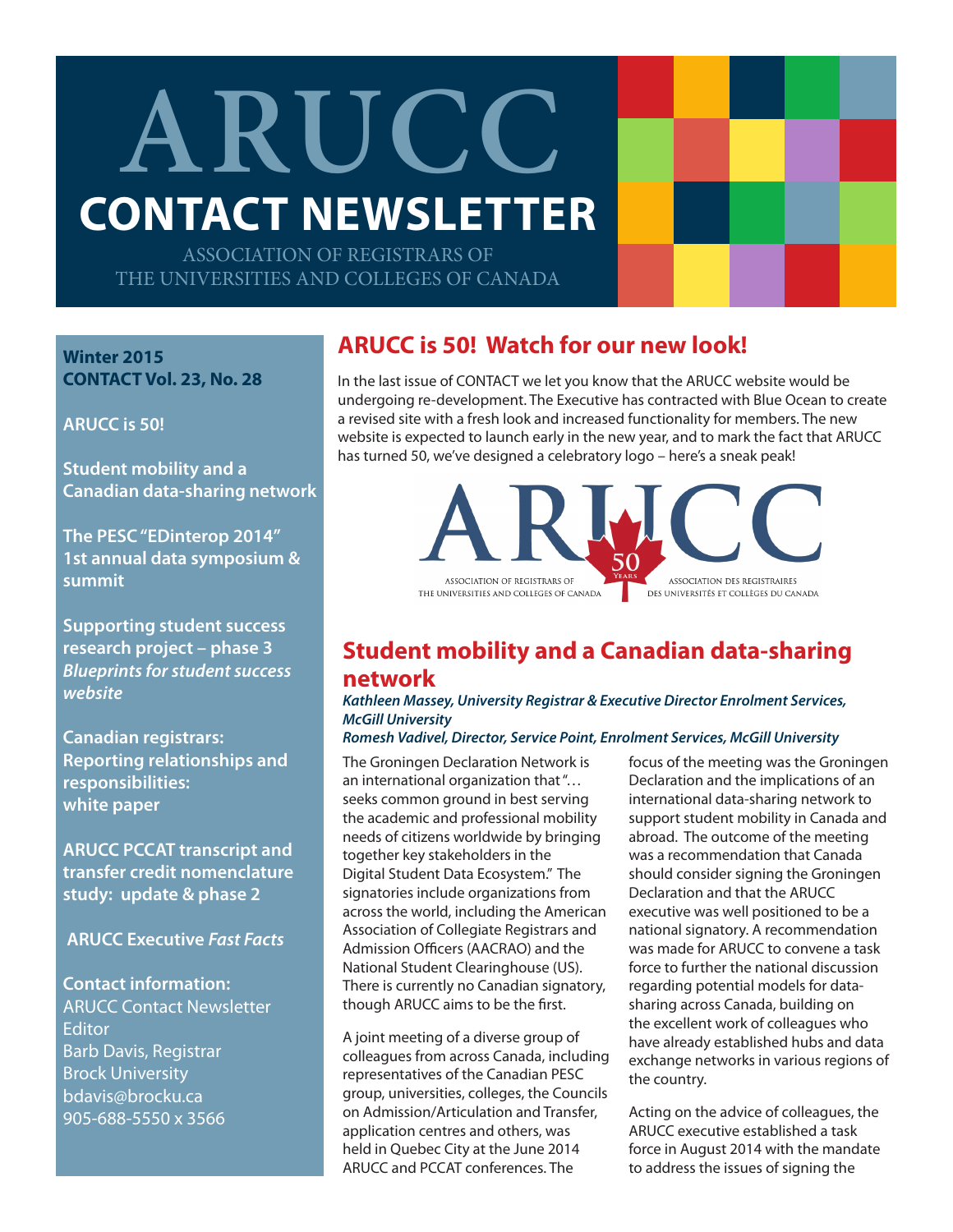Declaration to bring Canada into the international network, and to consult with colleagues across the country regarding the ideal Canadian model for data-sharing.

In November 2014, the task force's recommendation to the ARUCC executive to sign the Groningen Declaration was consequently approved.

Signing the Groningen Declaration will ensure that Canada – and ARUCC – will continue to have a voice on the international stage with respect to student mobility. Whereas this initiative fits naturally with the ongoing ARUCC / PCCAT Transcript and Transfer Credit Nomenclature Study, it in no way commits ARUCC or any Canadian institution to specific actions. Rather, it represents an opportunity to learn from the experiences of an international network of colleagues interested in establishing mechanisms for international data-sharing to support student mobility. Tapping into this rich well of information may help Canadian colleagues to advance their data exchange goals, for example by developing pilot projects for data exchange beyond their own regions. For details about the Groningen Declaration Network, including a list of signatories and international pilot projects, visit *http://www.groningendeclaration.org/*



The ARUCC task force members have now begun to consult Canadian colleagues at the institutional and regional levels about potential national data-sharing models. Three concepts were shared at the meeting in June 2014, although others will certainly emerge during discussions. They include:

A. Regional/provincial hubs acting independently and trading data with willing partners in Canada and abroad.

B. Federated regional/provincial hubs acting in a coordinated manner, with national oversight (for example, a national coordination council of registrars) trading within Canada and abroad.

C. A single, national hub through which data are made available from regional/ provincial/institutional sources (perhaps

a Canadian-made solution, a vendor solution or a Canadian branch of the National Student Data Clearing House), trading within Canada and abroad.

We invite you to contact any of the task force members if you are interested in participating in these consultations.

The ARUCC task force members:

- Andrew Arida, UBC; ARUCC President
- Gillian Robinson, University of Calgary
- Leisa Wellsman, OUAC; Canadian PESC users group
- Melissa Pool, McMaster University
- Janeen Hoover, Conestoga College; ARUCC Ontario & CRALO rep; Canadian PESC users group
- Rob Fleming, BCCAT and PCCAT
- Robert Adamoski, BCCAT and PCCAT
- Romesh Vadivel, McGill University; ARUCC Quebec representative
- Marie-Claude Binette, Université de Montréal
- Annik Gélineau, Université de Montréal
- Tim Brunet, University of Windsor and PCCAT
	- Kathleen Massey, McGill University (Task-force Chair)

## **The PESC "EDinterop 2014" 1st annual data symposium & summit**

In October 2014, Romesh Vadivel and Leisa Wellsman attended the Washington DC PESC "EDinterop 2014" 1st Annual Data Symposium & Summit, where the Secretary of the Groningen Declaration Network, Herman de Leeuw, provided the keynote address. Mr. De Leeuw is delighted to hear of ARUCC's interest in the network and is enthusiastic regarding Canadian support for signing the declaration. He went on to indicate that by early December, several "statutes of declaration" would be posted online to the Groningen Network's site, with the goal to help frame the discussion in more practical terms.

With regard to PESC and to the conference itself, though representation from Canada was the strongest since the PESC Summit was held in Vancouver in 2012, participation from the registrarial world was low, given that this was primarily an IT symposium. Nonetheless, topics ranged from the Groningen-themed keynote, to open badges, and several sessions regarding HEAR (the UK Higher Ed Achievement Report), PAR (the US Postsecondary Achievement Record), and other diploma supplements and co-curricular records. In short, there was plenty of data-transfer and student mobility subject matter about which to converse, and from all perspectives, all of which lead to fruitful and meaningful dialogue. Moreover, the CanPESC users group – co-chaired by OUAC and by BCcampus – presented their most recent collaborative initiatives, and facilitated a valuable discussion regarding how and where the PESC, the ARUCC, and the CAT communities might work even more closely together, especially in light of Groningen.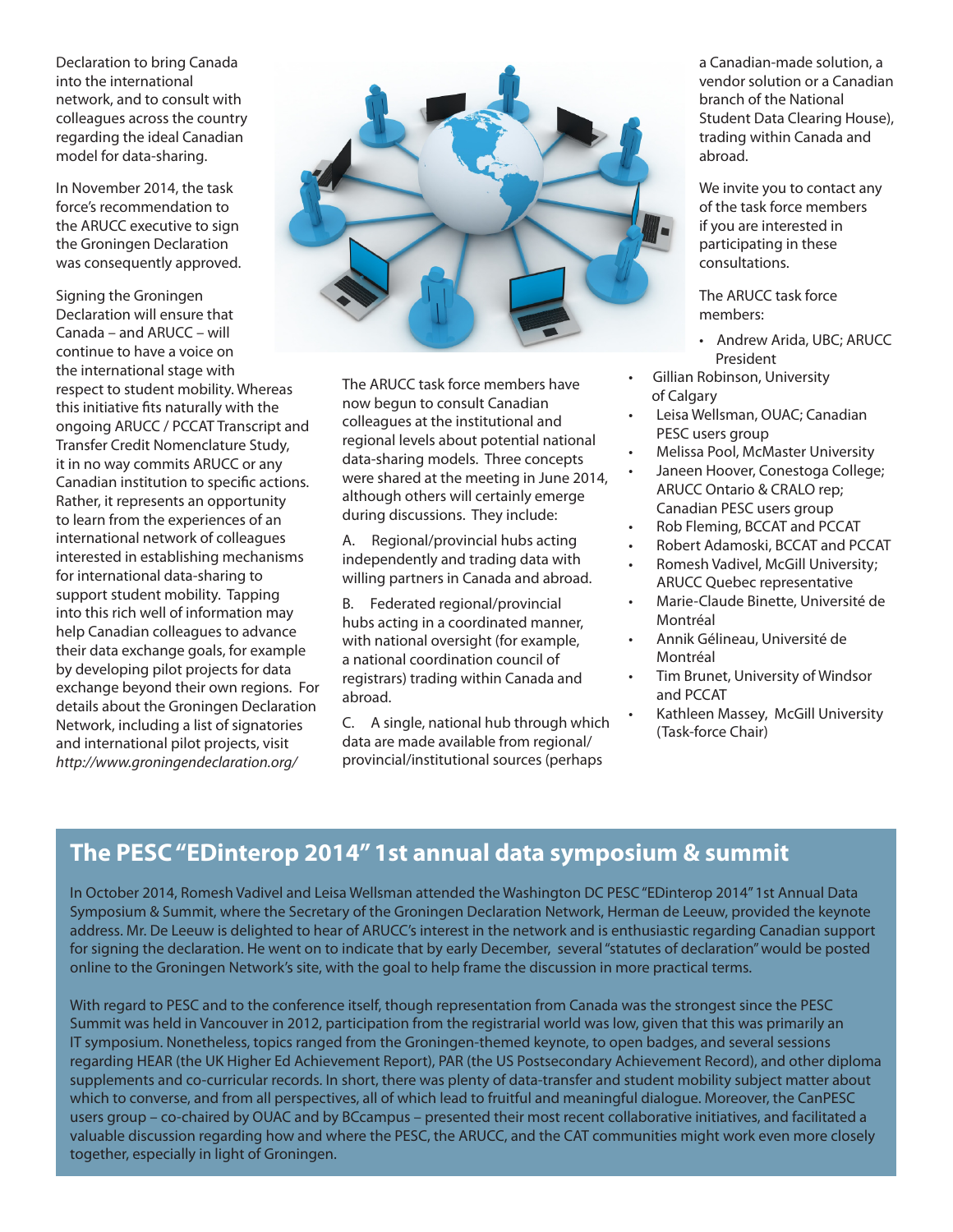## **Supporting student success research project – phase 3** *Blueprints for student success website Dr. Tricia Siefert, Department of Leadership, Higher & Adult Education, University of Toronto*

The Blueprints for Student Success website (*blueprintsforstudentsuccess. com*) developed out of findings from the Supporting Student Success project, a multi-institutional research study examining the relationship between post-secondary organizational structures and cultures with respect to student success. One of the study's main findings was that students entering post-secondary education often have challenges navigating their institution's programs and services. This can be due to a lack of information or visibility of the programs available to support student success, or students simply failing to understand the role of specific offices on campus. To learn more about the study visit *www://supportingstudentsuccess. wordpress.com*

The primary goal for the website is to introduce students to the areas on college and university campuses called Student Affairs, Student Services, Student Life, Campus Life, or Student Success. Whatever it's called, this group of people, programs and services assist students in registering for classes, starting a club, working on a difficult class assignment, talking about a stressful situation, consulting a doctor, and much more. Many angles are needed to create any blueprint and this is particularly true in

drafting a blueprint for success in college and university.

The website was launched on Monday, November 10, 2014 which coincided with a presentation of this new resource at the Ontario School Counsellors' Association conference later that afternoon.

ARUCC members are encouraged to check out the Blueprints for Student Success website. Helping students

make the most of their postsecondary experience requires assistance from many fronts: postsecondary faculty, staff and administrators, as well as high school teachers and counsellors, principals, parents, and after school program mentors and volunteers. This is a resource to share widely as it will ensure students preparing to transition to college or university learn about the service areas designed to support their success.



## **Canadian registrars: reporting relationships and responsibilities white paper**

### *Joanne Duklas, Researcher and Consultant, Duklas Cornerstone Consulting*

In Canadian universities and colleges, the registrar role appears to be evolving. While it remains a position focused on the oversight of student academic lives and related student information, it is evolving in line with the increased complexity in higher education and the growth of postmodern institutions. Those holding the title of registrar are being called upon to create interesting and unique partnerships; actively support or steer enrolment management; oversee significant paninstitutional responsibilities and related accountabilities; and develop policies, procedures, and integrated systems that serve as a backbone for institutions and a support to overall student success. Registrars are exercising their duties in an increasingly virtual world where institutional boundaries are becoming less rigid and new approaches are becoming the norm. Joanne Duklas examines the reporting relationships of registrars at 139 Canadian colleges, institutes, and universities, and provides an overview of the typical reporting structure, explores the proximity of the role to the president, and identifies the functions evident in Canadian registrarial portfolios. Comparisons to two jurisdictions are provided - UK and US. Additionally, three areas are examined to add to the discourse on the relevance and importance of balancing the position's reporting relationships against pan-institutional accountabilities, academic policy and culture, and student success. *The white paper will be posted on the ARUCC web site early in the new year with a notification to the membership*.